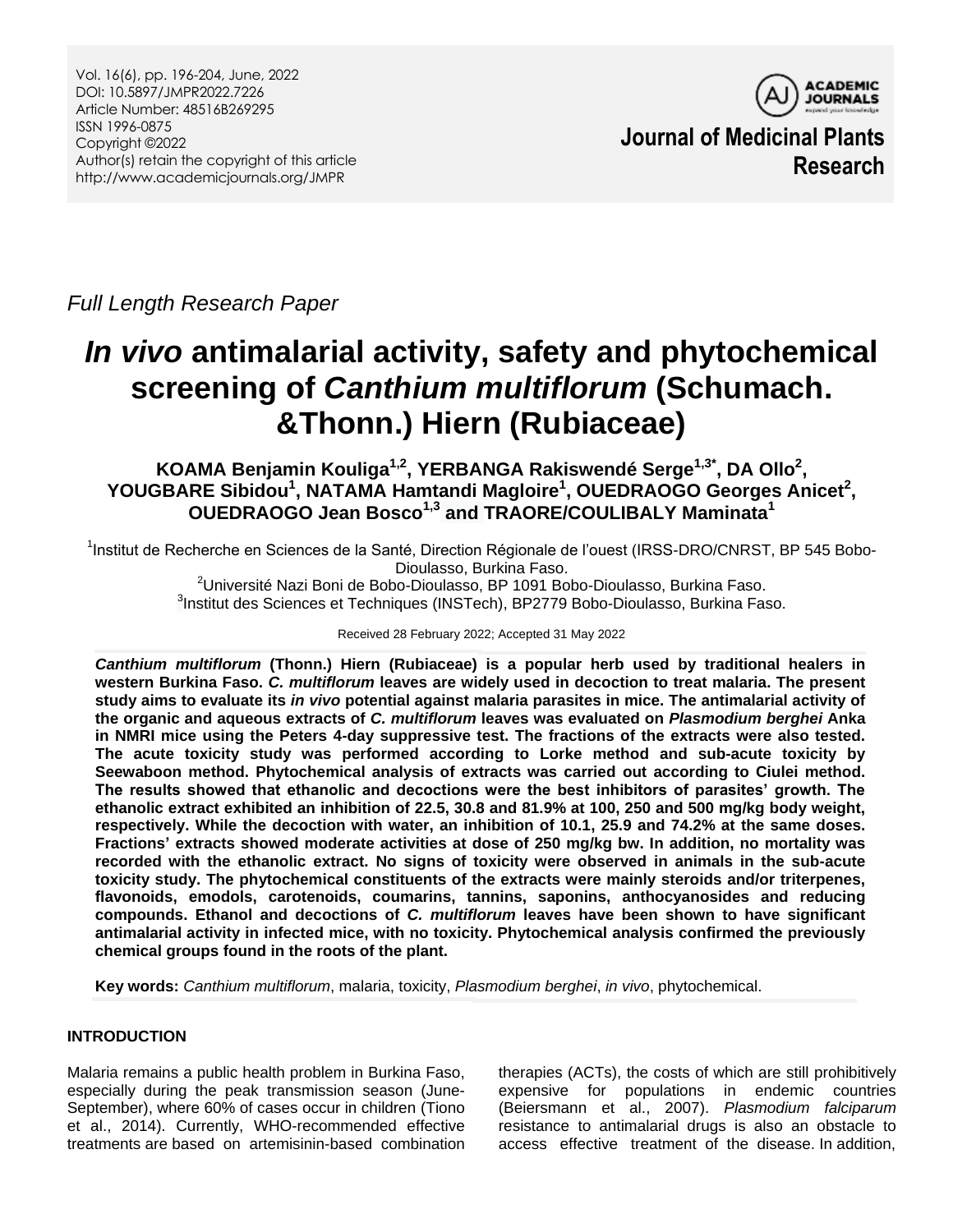mosquito resistance to insecticide is increasing, limiting the effectiveness of vector control programs. Since the dawn of time, malaria has been treated with medicinal plants mainly recommended by traditional healers. Numerous antimalarial recipes are available worldwide and some have been scientifically validated from the most historic, *Cinchona officinalis* (Rubiaceae) to the most recent, *Artemisia annua*, *Cryptolepis sanguinolata* (Periplocaceae) and many others (Willcox et al., 2004). Malaria remains a challenge for researchers and finding new therapeutic agents from plants can be a solution. Efforts to integrate traditional medicine into national health systems are under way in Burkina Faso, where some thirty herbal medicines are recognized and marketed (OMS, 2011).

In the western region of Burkina Faso, the decoction of leaves of *Canthium multiflorum* (Schumach. &Thonn.) Hiern (Rubiaceae) is widely used to treat malaria (orally and bath). The water decoction extract of plant leaves is also used to reduce high blood pressure and fever (Ouédréogo-Nacoulma, 1996).

Ethyl acetate and dichloromethane extracts from the roots of *C. multiflorum,* in previous studies, had shown interesting antiplasmodial activity *in vitro* against the parasite *Plasmodium falciparum* 3D7 (IC<sub>50</sub>= 7 μg/ml). Of the active extracts,  $19\alpha$ -hydroxy-3-oxo-ursa-1,12-dien-28-oic acid was isolated, with a moderate antiplasmodial effect on parasites ( $IC_{50} = 26$  µg/ml) without inducing a change in the shape of the erythrocyte membranes (Traore, 2008). So far, no *in vivo* antimalarial study has been performed on the plant. The objective of this study was to evaluate antimalarial activity and toxicity of *C. multiflorum* leaves in mice.

## **MATERIALS AND METHODS**

## **Collection of plant**

The leaves of *C. multiflorum* were collected from "Tin" surroundings, in the Western region of Burkina Faso in September 2017. *C. multiflorum* was identified by Dipama Pascal at IRSS (Institut de recherche en sciences de la santé), and voucher specimen CmL2017 was deposited in the unit of pharmacognosy at IRSS Bobo Dioulasso. The leaves were thoroughly rinsed with water, reduced to small pieces, air-dried at room temperature about two week, and powdered with a mechanical grinder.

## **Chemicals**

Hydrochloric acid, ethyl acetate, ethanol and hexane were purchased from SIGMA (SIGMA-ALDICH, Germany). Dragendorff's reagent (SIGMA, USA), ethanoic anhydride, ferric chloride (Labosi, France), methanol, n-butanol, dichloromethane, Fehling solution, and sulfuric acid (CARLO ERBA) were also used for this study. All reagents were of analytical grade.

## **Extraction**

Two organic extracts (dichloromethane and ethanol) and two water extracts were prepared for the test. About 100 g of dried powdered leaves were macerated with 500 mL of water, dichloromethane or ethanol at room temperature for about 24 h with stirring. The water decoction was prepared with 100 g of powdered leaves in 500 mL of boiling water. Sequential solid-liquid extractions (called fractions) were also carried out using solvents of increasing polarity (hexane/ethyl acetate, ethyl acetate, n-butanol, ethanol and methanol).

Extracts (decoction and maceration) of leaves were filtered using Whatman N°3 and were evaporated to dryness with an R-200 rotary evaporator (BUCHI Labortechnik AG, United Kingdom) at constant temperature (60°C) and at a pressure below 1 bar, while the water extracts were freeze-dried and stored in dried containers until use.

## **Phytochemical analysis**

One gram of each extract (extract macerated with water, extract decocted with water, extract, ethanol and dichloromethane extracts) were dissolved in 30 mL of distilled water, acid-hydrolyzed (HCl) for 30 min, then liquid-liquid extracted with dichloromethane. From each extract, 3 sub-extracts were thus obtained: dichloromethane fraction, hydrolysed aqueous and ethanol fractions and unhydrolyzed aqueous and ethanolic fractions, all subjected to the phytochemical analysis. Tests were also made with unhydrolyzed extracts.

Qualitative phytochemical analysis was performed in tubes according the method of Ciulei (1982). The phytochemical constituents of the extracts were characterized for their main metabolites, namely alkaloids, steroids and/or triterpenes, tannins, flavonoids, carotenoids, coumarins, emodols, anthocyanosides and reducing compounds using known characteristic tests summarized in the following.

## *Steroids and/or triterpenes*

Solution (2 mL) of ethanoic anhydride and 1 mL of sulfuric acid (H2SO4) were added to 2 mL of dichloromethane extract; theappearance of a blue-green color indicated the presence of steroids and/or triterpenes.

## *Carotenoids*

Extracts (10 ml) were evaporated to dryness. The residue was dissolved in 2 mL of 50% ethanol while heating. This was followed by the addition to the residue of a few drops of antimony trichloride (SbCl<sub>3</sub>) saturated in CHCl<sub>3</sub>. A blue-green color that could change to red on time indicates the presence of carotenoids.

## *Flavonoids*

Approximately 0.3 g of the extract was diluted with 2 mL of 50%

\*Corresponding author. E-mail: wangxiaoying6969@126.com

Author(s) agree that this article remain permanently open access under the terms of the Creative Commons Attribution [License 4.0 International License](http://creativecommons.org/licenses/by/4.0/deed.en_US)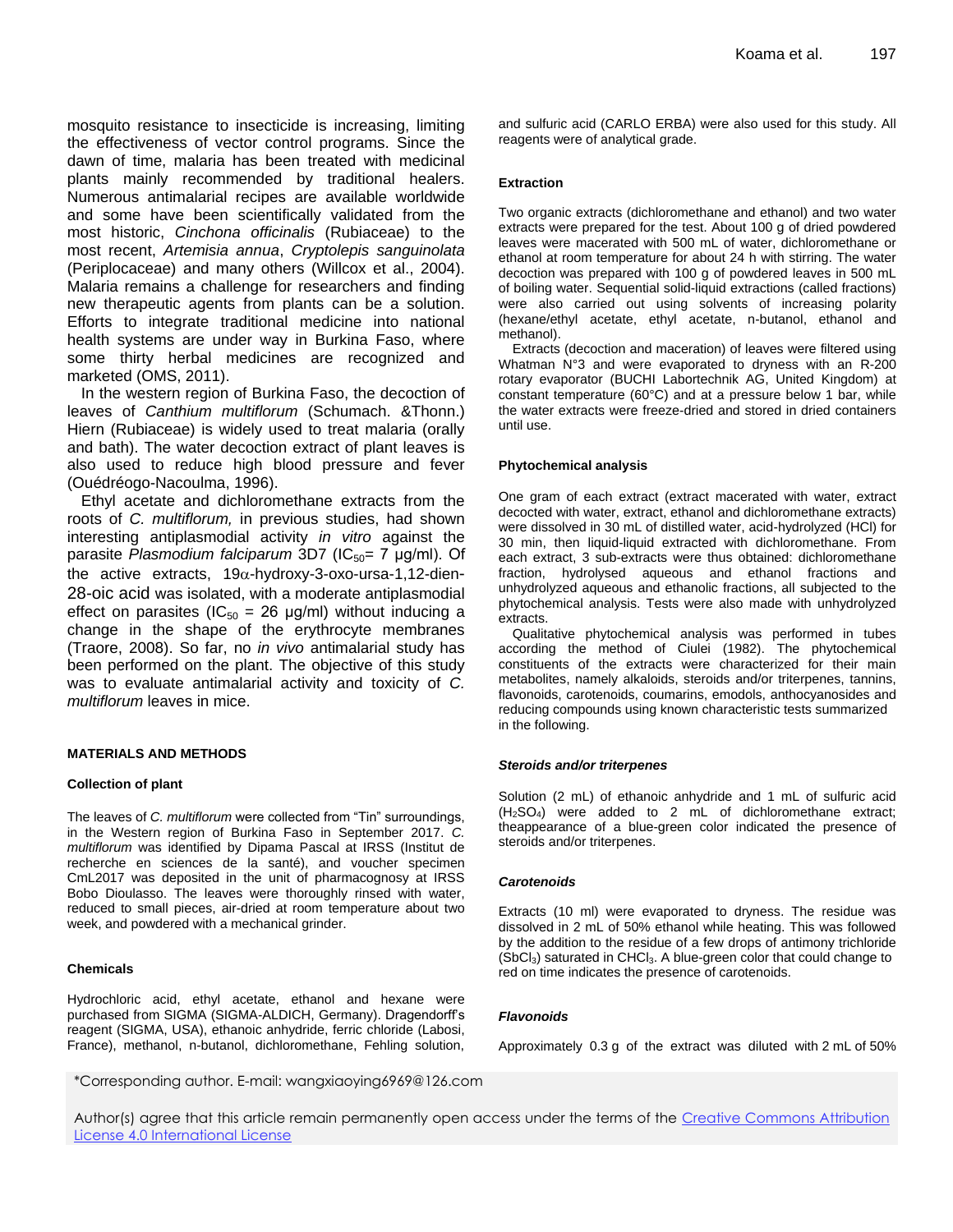methanol. The pink-red color after adding 2 to 3 fragments of magnesium ribbon and 1 mL of concentrated hydrochloric acid to the extract indicates the presence of flavonoids.

## *Emodols by Borntrager's reaction*

Extracts (3 ml) were mixed with 1 mL of 25%  $NH<sub>3</sub>$ . The mixture is shaken. The development of a red color indicates the presence of emodols.

#### *Anthracenosides*

To 1 mL of dichloromethane fraction in the test tube, 1 ml of 25%  $NH<sub>3</sub>$  was added while stirring. A cherry red color indicates the presence of anthracenosides.

#### *Coumarins*

Hydrolysed aqueous and ethanolic fractions (2 mL) were evaporated to dryness. The residue was dissolved in 2 mL of water by heating and then divided into equal volume in two tubes. 0.5 mL of 10% NH3 was added to the tubes, which were observed under ultraviolet light. The blue-green fluorescence indicates the presence of coumarins.

#### *Saponins*

Extracts (unhydrolysed aqueous and ethanolic fractions, 2 mL) were diluted with 2 mL of distilled water and put in a graduated cylinder. The solution was shaken vigorously for 15 min and the presence of 1 cm foam layer persistence for more than 30 min indicates the presence of saponins.

#### *Tannins*

Water (2 mL) and 2-3 drops of dilute 2% ferric chloride solution was added to 2 mL of the extract. A dark green solution indicates the presence of tannins.

#### *Alkaloids*

Unhydrolyzed aqueous and ethanolic fractions (10 mL) were evaporated to dryness. The residue was dissolved in 2 ml of 2% HCl. The solution was divided into two equal volumes. One was used as a reference. A few drops of Dragendorff's reagent were added to the test tube. An orange red precipitate indicates the presence of alkaloids.

#### *Anthocyanosides*

Hydrolysed aqueous and ethanolic fractions (2 mL) dissolved in distillated water, 2 mL of HCl and 2 ml of  $NH<sub>3</sub>$  are added; the pinkred color turning to violet blue indicates the presence of anthocyanosides.

## *Reducing compounds*

Water (1 mL) and Fehling solution (1 mL) mixture were heated in the water bath. Brick-red precipitate indicates the presence of reducing compounds.

#### **Parasites and experimental animals**

Female NMRI albino mice aged 8 to 12 weeks and weighing 25±2 g from the International Centre for Research and Development on Livestock in Sub-humid Areas (CIRDES) in Bobo-Dioulasso were used. The animals were housed in the same environmental conditions (temperature 25°C, 12 h photoperiod) and fed with standard food provided by "Service Régional d'Elevage de Bobo-Dioulasso", Burkina-Faso. Experiments were conducted in accordance with the international guidelines for animal care. *P. berghei* strain originally obtained from Malaria Research Reagent Resource Center (MR4) was maintained by serial passage of blood from infected to uninfected mice.

## **Ethical considerations**

This study protocol has been approved by the national ethic review board of "Comité d'Ethique pour la recherche en santé" (ref:2015-5- 056/CERS). The animals were used in accordance to the Directive 86/609/EEC and in compliance with animal welfare assurance guidelines for foreign institutions (OLAW A5926-01). All animals have been provided by the lab of animal production in Centre International de Recherche-Développement sur l'Elevage en zone Subhumide (CIRDES), reférence center in West and Central Africa.

## *In vivo* **antiplasmodial activity test**

Three doses (100, 250 and 500 mg/kg bw) of each extract were used to treat the animals. The dichloromethane extracts were dissolved in distilled water mixed with 5% (v/v) of Tween 80. The ethanol and aqueous extracts were dissolved in distilled water. The experiments were performed in mice according to Peters' 4-day suppressive test (Peters and Robinson , 1992). Mice were randomly divided into 6 mice per group. On day 0, the mice were inoculated with  $10<sup>7</sup>$  parasitized red blood cells by intraperitoneal route. Two hours after infection, the animals received orally (PO), 200 µl of each dose of extract once a day from day 0 to day 4. The control group received only the solution used to dissolve the extracts. At day 5 of the test, thin blood smears were made from blood drawn from the tail of mice, fixed with methanol and stained with Giemsa 10%. The slides were read with an optical microscope, under a 100X oil immersion objective. Each experiment was repeated three times. The mean parasitaemia of each group of mice was then calculated.

#### **Acute toxicity test**

The acute toxicity  $(LD_{50})$  of the active ethanol extract was evaluated using the Lorke method (Lorke et al., 1983). NMRI mice, aged 8-12 weeks weighing 25±2 g were used. The animals were divided into five groups of three mice (five groups of females and five groups of males) and received the following extract doses: 3797, 5695, 8543 and 12814 mg/kg/bw. The extracts previously dissolved were administered orally as a single dose. The control group received the solvent used to dissolve the extract; and animals were monitored for 14 days. At the end of the observation period, the animals were weighed; mortality as well as behavioral and physical changes was recorded first at the beginning and on days 7 and 14. Each experiment was also repeated three times.

#### **Sub-acute toxicity test**

The sub-acute toxicity test with the active ethanol extract was evaluated using the seewaboon method (Seewaboon et al., 2013). Wistar rats, 8-12 weeks old and weighing 200±10 g were used. The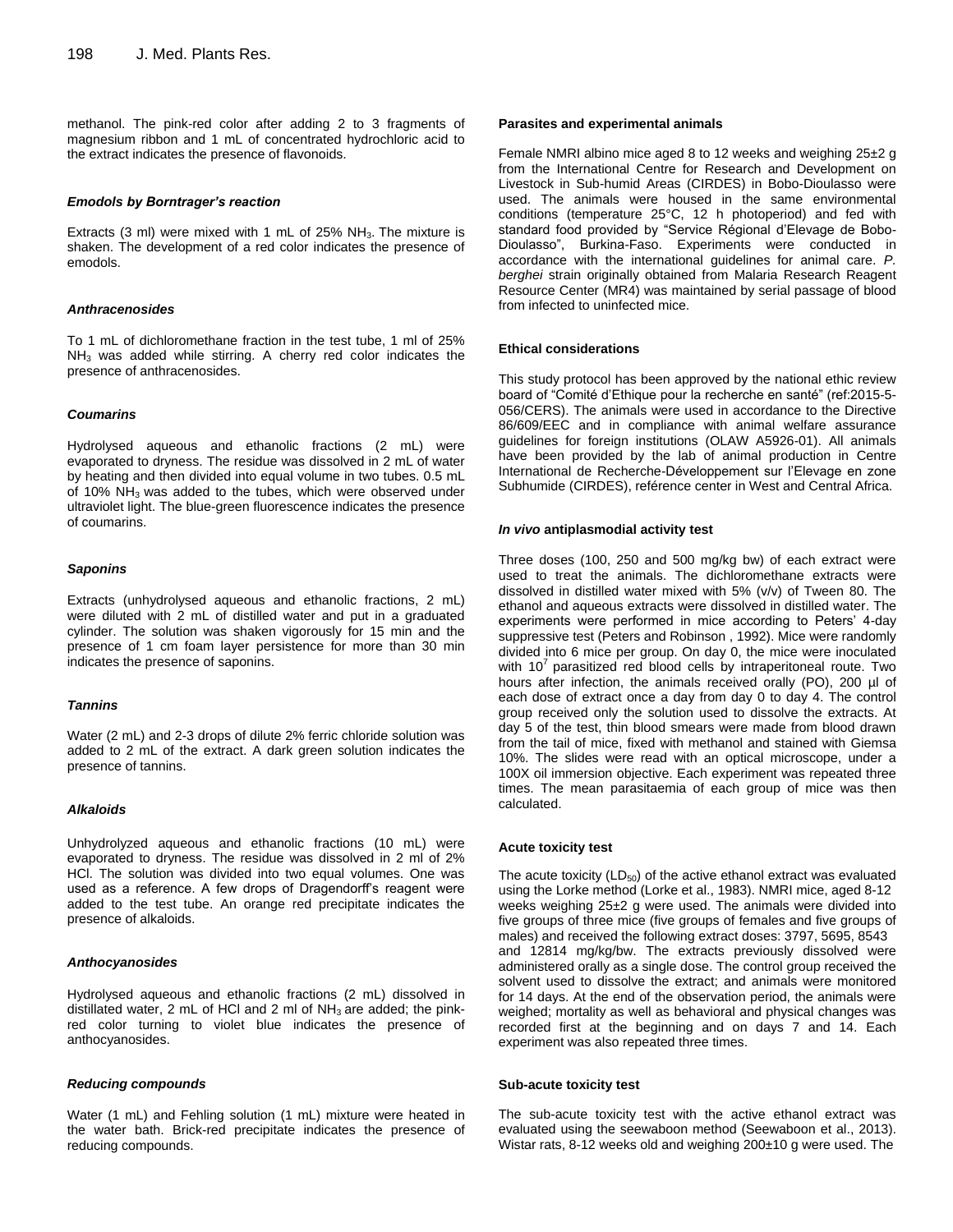**Table 1.** Phytochemical constituents identified in the extracts.

| Compound                                    | <b>WME</b> | <b>WDE</b>      | <b>EtOH</b>      | <b>DCM</b>      |
|---------------------------------------------|------------|-----------------|------------------|-----------------|
| <b>Dichloromethane extracts</b>             |            |                 |                  |                 |
| Steroids and/or triterpenoids               | $\ddot{}$  | $^{\mathrm{+}}$ | $++$             | $^{\mathrm{+}}$ |
| Flavones aglycones                          | $\ddot{}$  | $\ddot{}$       | $\ddot{}$        | $\ddot{}$       |
| Emodols                                     |            | $\ddot{}$       | $\div$           |                 |
| Carotenoids                                 | $\ddot{}$  | $\ddot{}$       | $\div$           | $\ddot{}$       |
| Hydrolysed aqueous and ethanolic fraction   |            |                 |                  |                 |
| Flavonoids                                  | $^{++}$    | $++$            | $^{\mathrm{++}}$ |                 |
| Coumarins derivatives                       |            |                 | $\div$           |                 |
| Anthocyanosides                             | $\ddot{}$  | $\ddot{}$       | $++$             |                 |
| Unhydrolysed aqueous and ethanolic fraction |            |                 |                  |                 |
| Tanins                                      | $\ddot{}$  | $\ddot{}$       | $\div$           |                 |
| Saponins                                    | $\ddot{}$  | $\ddot{}$       | $^{++}$          |                 |
| Reducing compounds                          | $^{++}$    | $++$            | $^{++}$          |                 |
| Alkaloïds                                   |            |                 |                  |                 |

(-) not detected, (+) presence, (++) important. WME: Water macerated extract, WDE: water decocted extract, EtOH: ethanolic extract, DCM: dichloromethane extract.

Source: Authors (2022)

animals were divided into three groups of three mice (three groups of males and three groups of females) and received orally 125 and 250 mg extract/kg body weight once a day for 14 days; the control group received the solvent used to dissolve the extract, under the same experimental conditions. The rats were followed for 28 days; body weight, signs of toxicity and mortality were recorded. The day after the test, all rats were fasted and anesthetised. Blood was collected for evaluation of hematological parameters. Serum was tested for biochemical parameters such as alanine aminotransferase (ALT), aspartate aminotransferase (AST), cholesterol (TC), triglycerides (Trig), glucose (Glu), urea and creatinine (Crea) using an automated analyser (ARCHITECT). Animals were then sacrificed under diethyl ether anaesthesia; major organs (heart, lungs, spleen, liver and kidneys) were collected for visual detection of macroscopic lesions in both treatment and control groups.

## **Statistical analysis**

Microsoft Excel 2013 were used for data analysis. The percent inhibition of parasitaemia was calculated according to the formula described by Fidock et al. (2004).

$$
\%  inhibition = \frac{Control\ group\ parasitemia - Tested\ group\ parasitemia}{Control\ group\ parasitemia} \ X100
$$

Values are presented as mean  $\pm$  standard deviation. Statistical significance was determined at  $p=0.05$  level and performed by Oneway analysis of variance (ANOVA) followed by Dunnett's post-test.

# **RESULTS**

# **Phytochemical analysis**

Phytochemical analysis revealed the presence (noted +) of steroids and/or triterpenes, flavonoids, carotenoids, emodols, saponins, tannins, anthocyanosides and

reducing compounds in the ethanol and the water decocted extracts (WDE) (Table 1). The presence (+) of steroids and/or triterpenoids, flavones aglycones, emodols, and carotenoids compounds was noted in the dichloromethane extract (DCM). The content in phytochemical constituents varied within polar and nonpolar extracts. The importance of a constituent in an extract is noted by  $(++)$ . It was found that the ethanol extract contained qualitatively and quantitatively more compounds, followed by decocted and macerated extracts. The dichlomethane extract was found to contain fewer compounds than the two other extracts (Table 1).

# **Acute toxicity**

No deaths among animals were recorded at the highest dose tested (12814.45 mg/kg/bw). Physical signs observed in mice included a slight 30-min depression at the highest dose and a change in body weight  $(-0.6 \pm 0.1)$ to  $-0.2 \pm 0.5$  g at D7) after drug administration (Tables 2 and 3).

# **Subacute toxicity**

# **Body and organ weight**

No evidence of toxicity was observed in rats receiving the ethanolic extract of C. multiflorum at 125 and 250 mg/kg bw. Only, weight loss in the first two weeks was noted (-  $5.4 \pm 2$  g at D14 male group dose 250 mg/kg bw), but after that, weight in all groups increased (Table 3). A slight difference in organ weight was observed between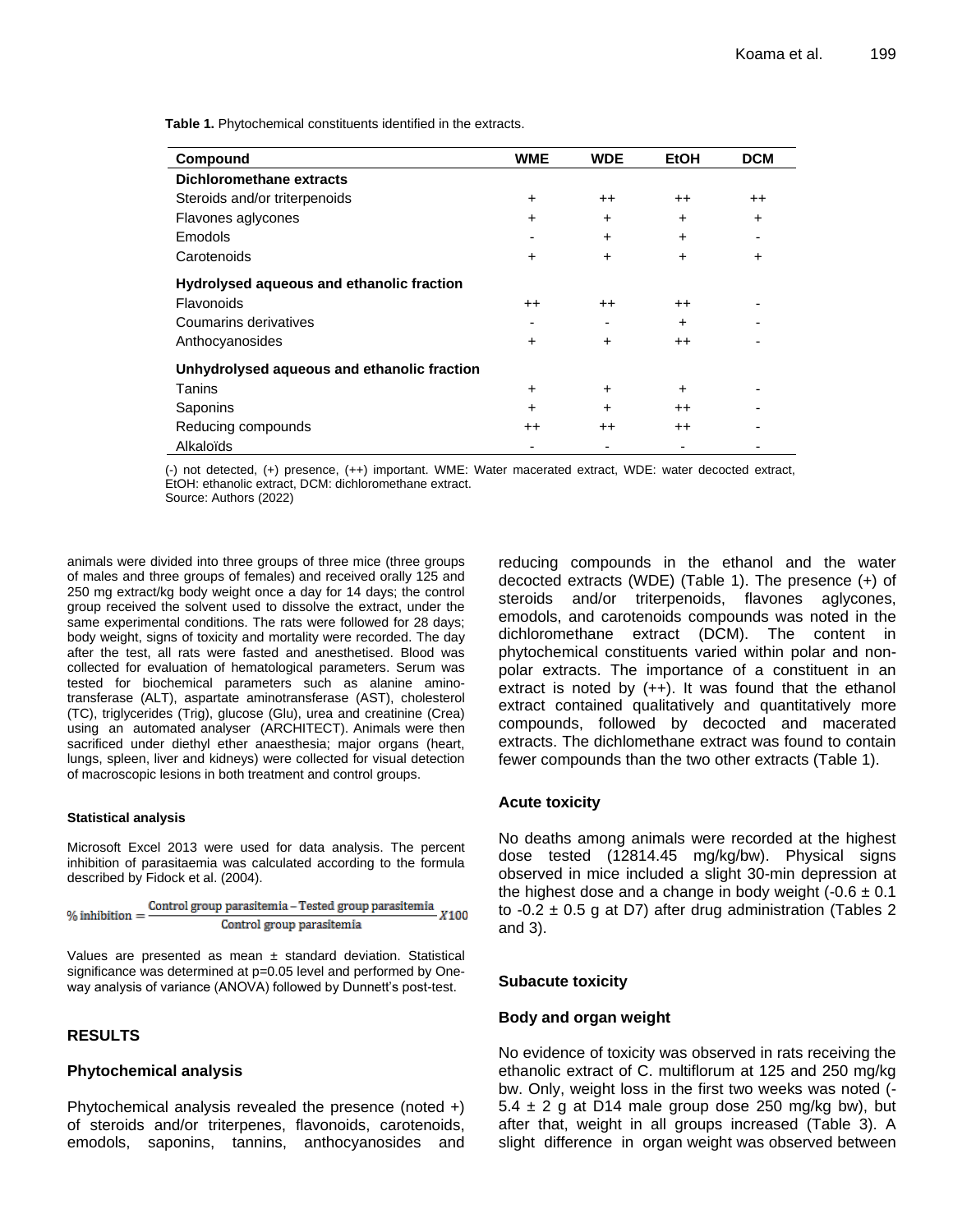| Dose (mg/kg) | <b>Mice</b> |              |             | Female          |         |               | Male            |         |  |  |
|--------------|-------------|--------------|-------------|-----------------|---------|---------------|-----------------|---------|--|--|
|              | number      | <b>Death</b> | D7          | D <sub>14</sub> | P-value | D7            | D <sub>14</sub> | P-value |  |  |
| Control      | 3           | 0            | $-0.3+0.4$  | $0.8 \pm 0.1$   | 0.09    | $2.1 \pm 0.2$ | $2.6 \pm 0.3$   | 0.03    |  |  |
| 3796.9       | 3           | 0            | $-0.2+0.49$ | $0.1 \pm 0.2$   | 0.60    | $0.2 \pm 0.7$ | $2.4 \pm 1$     | 0.49    |  |  |
| 5695.3       | 3           | 0            | $-0.2+0.5$  | $0.2 \pm 0.01$  | 0.92    | $0.8 \pm 0.3$ | $2.7 \pm 0.5$   | 0.13    |  |  |
| 8543.0       | 3           | 0            | $-2.9+0.1$  | $0.0 + 0.2$     | 0.23    | $1.0 + 0.8$   | $2.1 \pm 0.4$   | 0.04    |  |  |
| 12814.5      | 3           | 0            | $-0.6+0.1$  | $-0.3 \pm 0.5$  | 0.71    | $0.4 \pm 0.7$ | $1.9 \pm 0.8$   | 0.13    |  |  |

**Table 2.** Body weight gain or loss between exposed and non-exposed mice during the acute toxicity testing with the ethanolic extract

Source: Authors (2022).

**Table 3.** Body weight gain or loss between treated and control rats during the sub-acute toxicity testing with the ethanolic leaf extract.

|               |               | Female         |                |             |         |                |              | <b>Male</b> |               |       |
|---------------|---------------|----------------|----------------|-------------|---------|----------------|--------------|-------------|---------------|-------|
| Dose (mg/kg)  |               | Davs           |                |             | P-value | Davs           |              |             |               |       |
|               | J7            | J14            | J21            | J28         |         | J7             | J14          | J21         | J28           |       |
| Control group | $-1\pm2.5$    | $8.1 \pm 2$    | $2.75 \pm 8.7$ | $19.47 + 8$ | 0.017   | $2.03 \pm 3$   | $20.2+2$     | $7.97 + 9$  | 28.67.2       | 0.305 |
| 125           | $13.45 \pm 1$ | 7.85±5         | $20.6 + 8$     | $15.05 + 4$ | 0.025   | $17.77 \pm 13$ | $23.27+1$    | $2.67 + 4$  | $47.7 \pm 18$ | 0.231 |
| 250           | $6.26 + 5$    | $10.83 \pm 10$ | $19.8 + 2$     | $17.75 + 9$ | 0.002   | $4.37 \pm 14$  | $-5.4 \pm 2$ | $13.96 + 5$ | $29.35 + 11$  | 0.133 |

Source: Authors (2022).

**Table 4.** Organ weights (g) between exposed and unexposed animals to the ethanolic leaf extract.

|        |                      | Female           |                 | <b>Male</b> |                 |                 |               |         |  |  |
|--------|----------------------|------------------|-----------------|-------------|-----------------|-----------------|---------------|---------|--|--|
| Organ  | <b>Control group</b> | 125              | 250             | P-value     | Control group   | 125             | 250           | P-value |  |  |
| Heart  | $0.82 \pm 0.06$      | $0.79 \pm 0.01$  | $0.8 \pm 0.01$  | 0.80        | $1.06 \pm 0.10$ | $1.08 + 0.02$   | $0.97 + 0.07$ | 0.27    |  |  |
| Liver  | $7.02 + 0.23$        | $6.05 \pm 0.36$  | $6.83 \pm 0.46$ | 0.08        | $5.78 \pm 3.27$ | $6.10 + 4.04$   | $7.08 + 2.13$ | 0.44    |  |  |
| Kidney | $2.09 \pm 0.09$      | $1.69 \pm 0.25$  | $1.77 + 0.05$   | 0.07        | $2.54 \pm 0.11$ | $2.14 \pm 0.06$ | $2.64 + 0.24$ | 0.01    |  |  |
| Lung   | $0.63 \pm 0.07$      | $1.65 \pm 0.191$ | $.53 + 0.06$    | 0.55        | $1.86 \pm 0.05$ | $1.31 + 0.24$   | $2.25 + 0.55$ | 0.04    |  |  |
| Spleen | $0.66 \pm 0.04$      | $0.50+0.07$      | $0.61 \pm 0.03$ | 0.06        | $0.66 \pm 0.09$ | $0.75 + 0.14$   | $1.11 + 0.28$ | 0.06    |  |  |

Source: Authors (2022)

treated rats (kidney 1.77  $\pm$  0.05 g) and control (kidney  $2.09 \pm 0.09$  g) rats at 250 mg/kg bw (Table 4).

# **Biochemical parameters**

ALT and AST levels were lower between the treated group and control groups at 125 and 250 mg/kg bw but the difference was not significant ( $P = 0.73$  and  $P = 0.59$ ). A decreased in glucose level but not significant ( $P = 0.26$ ) was noted in the treated female animals  $(3.1 \pm 0.6)$ mmol/L) compared to the control  $(5.1 \pm 1.4 \text{ mmol/L})$  at 125 mg/kg/bw. But there was a slight increase  $(5.8 \pm 0.1)$ mmol/L) at 250 mg/kg/bw (Table 5).

# **Hematological measurements**

A slight change not significant increas  $e$  (P = 0.45) in the

number of white blood cells was observed between exposed females rats and controls (Table 6).

# **Antiplasmodial activity**

The overall findings showed a dose-dependent effect of the extracts of C. multiflorum on the parasites a part from to water extract macerated. The crude ethanol extract exhibited 22.5, 30.8 and 81.9% inhibition, respectively at 100, 250, and 500 mg/kg/bw. Similar inhibition was observed with the decocted extract, which gave 10.1, 25.9, and 74.2% inhibition at 100, 250, and 500 mg/kg bw. The extract macerated with water showed an inhibition of 9.9, 28.7 and 22.8% at the same doses. An inhibition of 2.4 and 35.2%, respectively at 250 and 500 mg/kg/bw was obtained with the dichloromethane extract. No inhibition with this extract was observed at 100 mg/kg/bw (Figure 1). Fractions or sub extracts,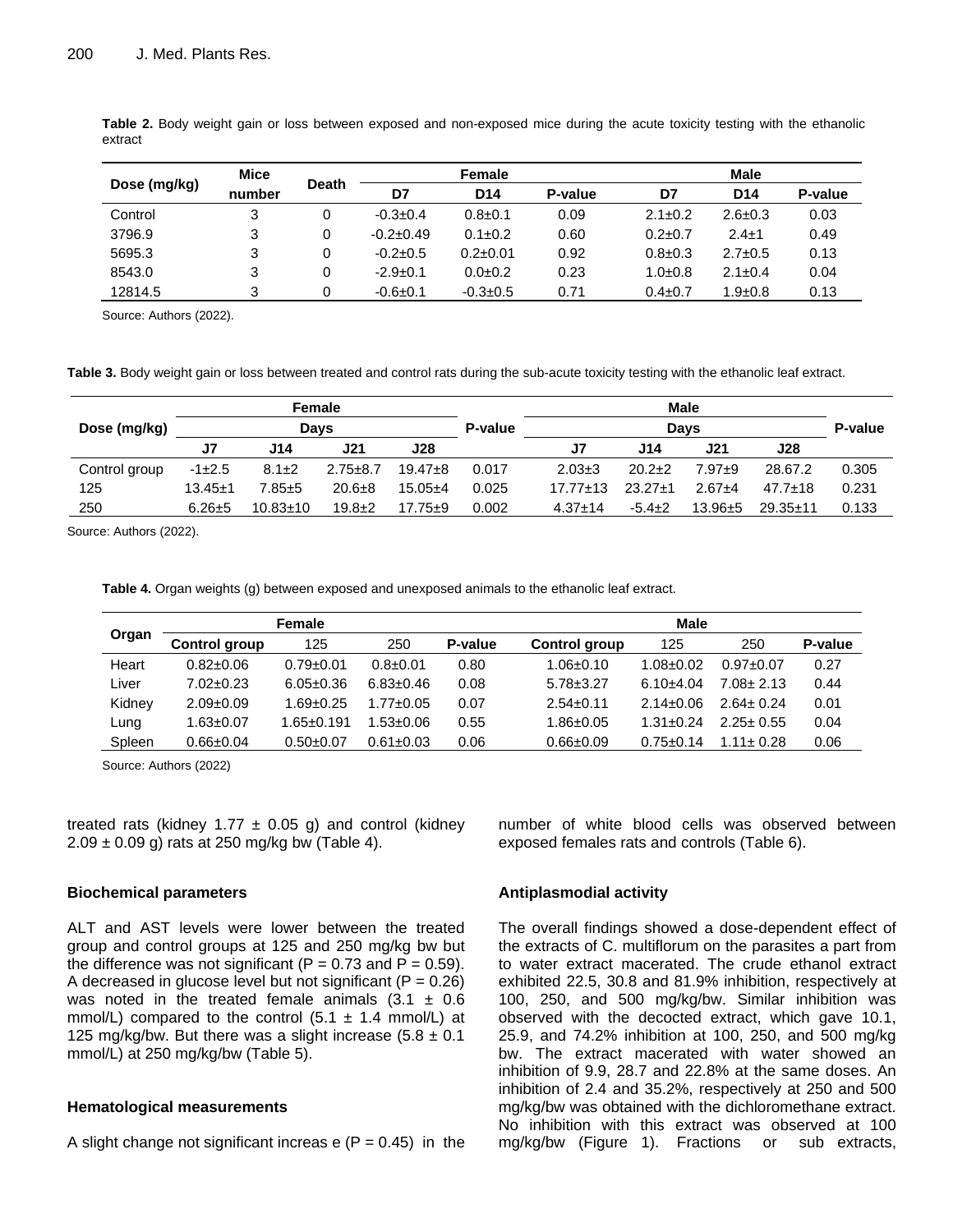|                                 | Treatment group per dose (mg/kg) |               |                |         |                 |                |                |         |  |  |
|---------------------------------|----------------------------------|---------------|----------------|---------|-----------------|----------------|----------------|---------|--|--|
| <b>Biochemical</b><br>parameter |                                  | Female        |                |         | <b>Male</b>     |                |                |         |  |  |
|                                 | Control group                    | 125           | 250            | P-value | Control group   | 125            | 250            | P-value |  |  |
| ALT [U/L]                       | $68.5 \pm 13$                    | 20±1.4        | $25 + 8.1$     | 0.73    | $65.5 \pm 10.5$ | $42.6 \pm 7.5$ | $26.5 \pm 7$   | 0.21    |  |  |
| AST [U/L]                       | $113 + 45$                       | $66.5 \pm 16$ | $75 + 13$      | 0.59    | $130+15$        | $104 \pm 17.5$ | $125 \pm 15.7$ | 0.50    |  |  |
| Cholesterol [mmol/L]            | $2.3 \pm 0.49$                   | $0.95 + 0.3$  | $1.1 \pm 0.2$  | 0.10    | $1.4 \pm 0.4$   | $1.4 \pm 0.1$  | $1 \pm 0.1$    | 0.09    |  |  |
| Creatinine [Umol/L]             | $53.9 \pm 2.2$                   | $34.1 \pm 10$ | $43.7 \pm 2.3$ | 0.75    | $49.95 \pm 7.5$ | $44.9 \pm 7$   | $34.7 \pm 7$   | 0.84    |  |  |
| Glycemy [mmol/L]                | $5.1 \pm 1.4$                    | $3.1 \pm 0.6$ | $5.8 \pm 0.1$  | 0.18    | $1.1 \pm 0.2$   | $2+0.4$        | $2.4 \pm 0.4$  | 0.05    |  |  |
| Triglyceride [mmol/L]           | $0.3 \pm 0.1$                    | $0.3 \pm 0.1$ | $0.3 \pm 01$   | 0.34    | $0.3 \pm 0.1$   | $0.3 \pm 0.1$  | $0.3 \pm 0.1$  | 0.44    |  |  |
| Urea [mmol/L]                   | 7.6±2.2                          | $7.3 + 1.8$   | $5.7 \pm 0.7$  | 0.87    | $8.1 + 4$       | $7.8 + 2.3$    | $4.9 + 1$      | 0.97    |  |  |

**Table 5.** Biochemical parameters between exposed and unexposed rats to ethanolic leaf extract of *Canthium multiflorum*.

Source: Authors (2022).

# **Table 6.** Hematological parameters of treated and control rats.

|                                   |                      | Treatment group per dose (mg/kg) |                 |         | Treatment group per dose (mg/kg) |                   |                 |         |  |  |
|-----------------------------------|----------------------|----------------------------------|-----------------|---------|----------------------------------|-------------------|-----------------|---------|--|--|
| Hematological<br><b>Parameter</b> |                      | Female                           |                 |         | Male                             |                   |                 |         |  |  |
|                                   | <b>Control group</b> | 125                              | 250             | P-value | <b>Control group</b>             | 125               | 250             | P-value |  |  |
| WBC $[10^3/\text{ul}]$            | $5.273 \pm 3.42$     | $5.38 \pm 0.98$                  | $0.77 + 0.01$   | 0.45    | $4.05 \pm 0.1$                   | $4.18 \pm 2.17$   | $8 + 0.4$       | 0.10    |  |  |
| Neu $[10^3/\text{uL}]$            | $0.833 \pm 0.55$     | $0.63 + 0.1$                     | $015 \pm 0.04$  | 0.51    | $0.84 \pm 0.07$                  | $0.757 \pm 0.38$  | $2.6 \pm 2.44$  | 0.33    |  |  |
| Lym $[10^3/\text{uL}]$            | $4.036 \pm 2.99$     | $4.345 \pm 0.98$                 | $0.52 \pm 0.1$  | 0.50    | $2.87 + 0.21$                    | $3.083 \pm 1.51$  | $4.78 \pm 2.28$ | 0.46    |  |  |
| Mon $[10^3/\text{uL}]$            | $0.323 \pm 0.21$     | $0.295 \pm 0.05$                 | $0.05 \pm 0.01$ | 0.48    | $0.1 \pm 0.04$                   | $0.21 \pm 0.2$    | $0.49 \pm 0.27$ | 0.24    |  |  |
| Eos $[10^3/\text{uL}]$            | $0.073 \pm 0.04$     | $0.11 \pm 0.04$                  | $0.05 \pm 0.02$ | 0.55    | $0.235 \pm 0.09$                 | $0.126 \pm 0.11$  | $0.12 \pm 0.03$ | 0.42    |  |  |
| Bas# $[10^3/\text{ul}]$           | $0.0066 \pm 0.005$   | 0                                | 0               | 0.35    | $0.005 \pm 0.007$                | $0.006 \pm 0.006$ | $0.01 \pm 0$    | 0.67    |  |  |
| Neu [%]                           | $17.43 \pm 8.45$     | $12.1 \pm 4.1$                   | $20.1 \pm 3.1$  | 0.65    | 20.85±2.33                       | 18.07±1.59        | 31.8±28.85      | 0.61    |  |  |
| Lym [%]                           | 75.03±10.12          | 80.35±3.89                       | $67 + 5.4$      | 0.52    | 70.75±3.75                       | 74.97±4.42        | 60.5±31.54      | 0.65    |  |  |
| Mon [%]                           | $5.93 \pm 2.16$      | $5.5 \pm 0.14$                   | $6.4 \pm 2.1$   | 0.92    | $2.55+0.92$                      | $4.33 \pm 2.46$   | $6.05 \pm 3.04$ | 0.41    |  |  |
| Eos [%]                           | $1.5 \pm 0.36$       | $2.05 \pm 0.35$                  | $6 + 1.5$       | 0.00    | $5.75 \pm 2.33$                  | $2.53 \pm 2.15$   | $1.55 \pm 0.35$ | 0.18    |  |  |
| Bas [%]                           | $0.1 \pm 1.7$        | 0±0.3                            | $0.5 + 0.1$     | 0.00    | $0.1 + 0$                        | $0.1 \pm 0.1$     | $0.1 \pm 0$     | 1.00    |  |  |
| RBC [10 <sup>6</sup> /uL]         | $8.2 \pm 0.18$       | $7.91 \pm 0.34$                  | 7±0.5           | 0.05    | $8.27 \pm 0.54$                  | $8.62 \pm 0.2$    | $7.17 \pm 1.67$ | 0.30    |  |  |
| HGB [g/dL]                        | $15.63 \pm 0.4$      | $15.3 \pm 0.14$                  | $13.9 + 4.3$    | 0.05    | $14.8 \pm 0.57$                  | $16.1 \pm 0.2$    | 13.25±3.61      | 0.33    |  |  |
| $HCT$ [%]                         | $49.4 \pm 1.11$      | $46.75 \pm 1.34$                 | $43.3 \pm 7.8$  | 0.04    | $51.15 \pm 1.77$                 | $53.57 \pm 1.19$  | $44.2 + 9.9$    | 0.24    |  |  |
| VGM [fL]                          | $60.2 \pm 0.1$       | 59.15±0.92                       | $61.9 \pm 3.2$  | 0.06    | 61.95±2.05                       | 62.13±0.06        | 61.25±0.49      | 0.89    |  |  |
| MCH [pg]                          | 19.03±0.29           | $19.3 + 0.71$                    | $19.8 + 0.5$    | 0.46    | $17.9 \pm 0.57$                  | $18.7 \pm 0.26$   | $18.4 \pm 0.85$ | 0.37    |  |  |
| MCHC [g/dL]                       | $31.6 \pm 0.52$      | $32.65 \pm 0.64$                 | 32±1.2          | 0.27    | $28.9 \pm 0.14$                  | $30.1 \pm 0.35$   | 29.85±1.63      | 0.38    |  |  |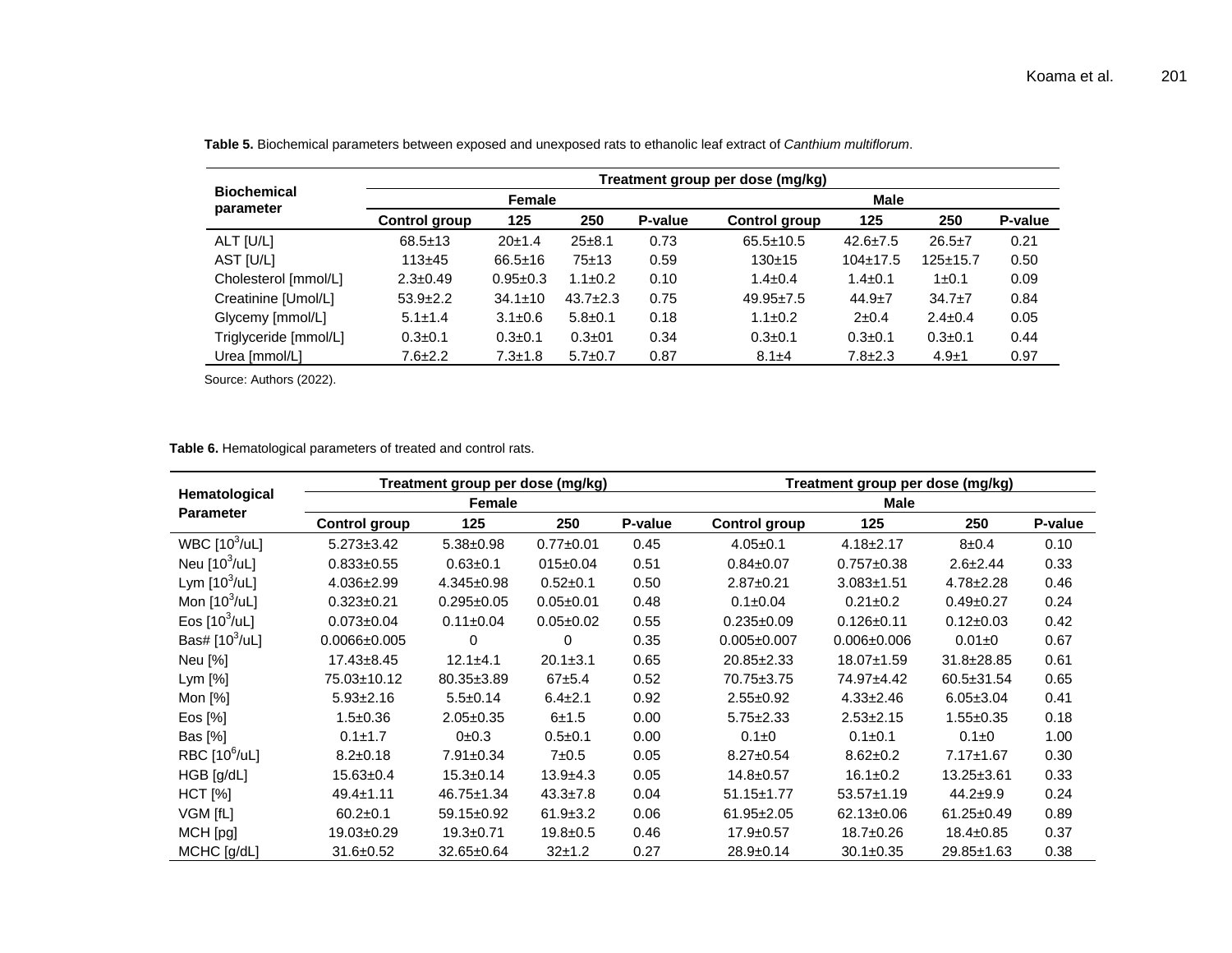**Table 6.** Contd.

| IDR-CV [%]             | $13.73 \pm 0.4$  | $12.3 \pm 0.0$    | $12.5 \pm 0.3$   | 0.03 | $17+1.55$       | 14.57±0.06       | $14.5 \pm 0.14$  | 0.05 |
|------------------------|------------------|-------------------|------------------|------|-----------------|------------------|------------------|------|
| <b>IDR-DS [fL]</b>     | $29.63 \pm 0.76$ | $26.1 \pm 0.28$   | $27.5 \pm 2.1$   | 0.02 | $37.5 + 4.53$   | $32.4 \pm 0.26$  | $31.6 \pm 0.57$  | 0.11 |
| PLT $[10^3/\text{uL}]$ | 1078.67±288.23   | 1211.5±64.35      | $315 \pm 50.8$   | 0.11 | 533.5±259.51    | 1114.67±256.78   | $1022 + 82.02$   | 0.10 |
| VMP [fL]               | $6.8 \pm 0.1$    | $6.85 \pm 0.35$   | $7\pm0.2$        | 0.75 | 7±0.14          | $6.93 \pm 0.15$  | $6.75 \pm 0.21$  | 0.38 |
| IDP                    | $15.13 \pm 0.15$ | $15+0.14$         | $15.3 \pm 0.5$   | 0.37 | $15.3 \pm 0.42$ | $14.97 \pm 0.06$ | 14.85±0.07       | 0.21 |
| <b>PCT</b> [%]         | $0.73 \pm 0.19$  | $0.8365 \pm 0.09$ | $0.221 \pm 0.01$ | 0.11 | $0.37 \pm 0.17$ | $0.776 \pm 0.19$ | $0.691 \pm 0.04$ | 0.11 |
| P-LCC $[10^9/L]$       | $83 \pm 11.53$   | $93.5 \pm 21.92$  | 31±5.4           | 0.10 | $52+11.31$      | 88.67±26.84      | $69.5 \pm 3.54$  | 0.24 |
| <b>P-LCR [%]</b>       | $7.9 \pm 1.11$   | $7.65 \pm 1.48$   | $9.9 \pm 1.2$    | 0.41 | $10.5 \pm 2.97$ | 7.87±0.57        | $6.85 \pm 0.92$  | 0.17 |

Source: Authors (2022)



图 DCM 口 EtOH 图 Water decocted extract 口 Water macerated extract

**Figure 1.** Comparative histogram of parasitaemia reduction by leaf extracts of *Canthium multiflorum* in mice. Source: Authors (2022).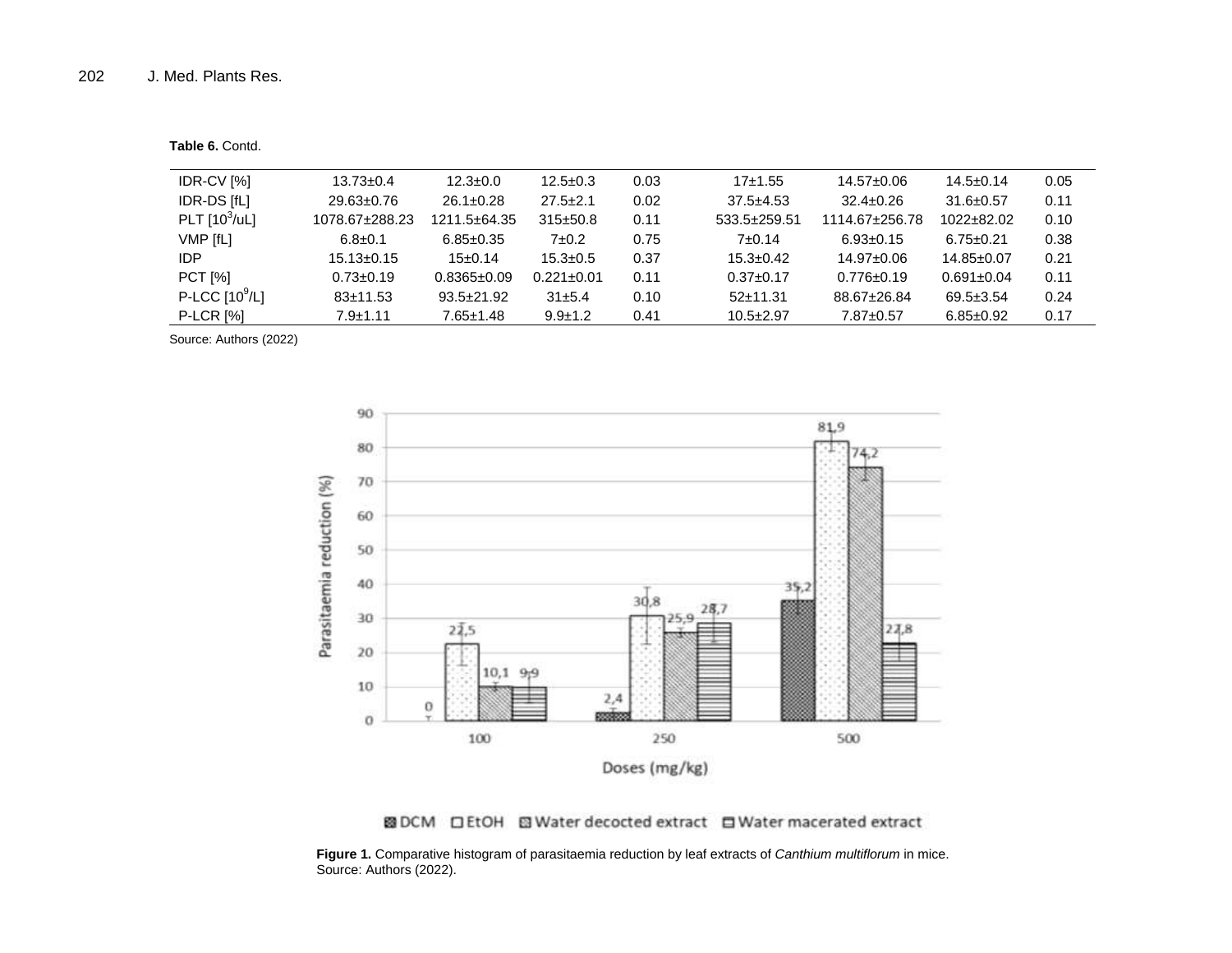

**Figure 2.** Percent parasitaemia suppression of the organic fractions of *Canthium multiflorum*  leaves in mice. Source: Authors (2022).

hexane/ethyl acetate (1:1), ethyl acetate, n-butanol, ethanol, methanol and aqueous extracts gave 6.3, 26.2, 25, 1%, 21.8, and 9.7% parasite reduction at 250 mg/kg bw, respectively (Figure 2).

# **DISCUSSION**

*C. multiflorum* (Schumach. & Thonn.) Hiern used as an antimalarial by traditional healers in western Burkina Faso has been investigated for its antimalarial activity *in vivo.* The plant had already been studied *in vitro* against *Plasmodium falciparum* and had given promising results (Traoré et al., 2008; Akomo et al., 2009)*.* Our results showed that the ethanolic and decocted extracts significantly reduced the parasitaemia of infected mice, confirming their antimalarial potential; both extracts had a higher activity than the others (p≤0.04) and the difference in activity between the two extracts was not significant (p=0.90). The dichloromethane extract had a weak activity while the water macerated extract had a moderate activity (Muñoz et al., 2000; Rasoanaivo et al., 2004). These results confirm the good antiplasmodial activity of *C. multiflorum* previously demonstrated by Traoré et al. (2008) and Akomo et al. (2009). *Canthium henriquesianum*, another species, showed an activity on *P. falciparum* (Ilboudo et al., 2013). Fractions or subextracts were found to be less active than the crude extracts (ethanol, dichloromethane and water). The stability of the compound in light, the heat, the nature of the extraction solvent and compounds, the polarity and number of compounds are known to influence the activity of secondary metabolites in plants. This is the first time that *C. multiflorum* is tested *in vivo* in mice, an animal model of human disease. The same model was used for the toxicity tests, the results of which show an ethanolic extract of the leaves of the plant, relatively safe. Indeed, no significant body weight loss and no physical changes in mice were observed. Slight changes may be more related to stress from infection than to extract (Table 2). Decreased AST and ALT levels in exposed rats suggest hepato-protective activity of the extract (Ozer et al., 2010; Mehta et al., 2009). In addition, increased white blood cell counts and decreased in glucose levels in treated rats suggest that *C. multiflorum* may have immune and hypoglycaemic effects.

The phytochemical screening showed that *C. multiflorum* leafextracts contained terpenoids, carotenoids, coumarins, tannins and flavonoids (; 1). All of the compounds identified in our extracts could be responsible for the antimalarial activity *in vivo*. Some of these chemical groups have already been demonstrated to have antiplasmodial activity against *P. falciparum*  (Khalid et al., 1986; Cubukcu et al., 1990; Traoré et al., 2009). In addition, polyphenols and flavonoids, known as antioxidant compounds may also play an important role in the antiplasmodial activity of the plant (Traoré et al., 2009; Akomo et al., 2009). Indeed, antioxidant compounds inhibit the polymerization of heme, fatal for the intra-erythrocyte parasite (Taramelli et al., 1999).

These results complement the *in vitro* antiplasmodial study of *C. multiflorum,* where crude extracts were found